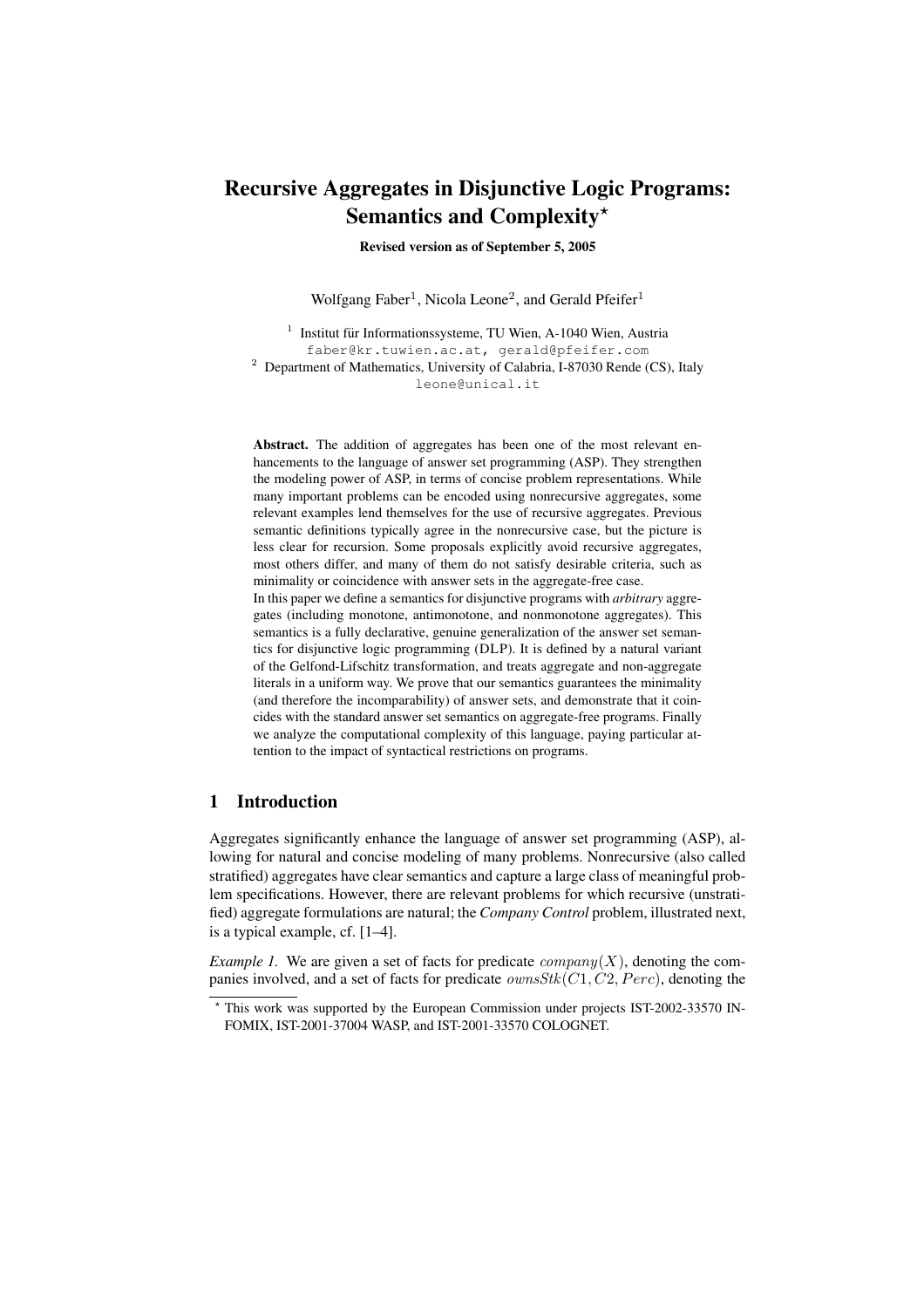percentage of shares of company  $C2$ , which is owned by company  $C1$ . Then, company C1 controls company C2 if the sum of the shares of C2 owned either directly by C1 or by companies, which are controlled by  $C1$ , is more than 50%. This problem has been encoded as the following program  $\mathcal{P}_{ctrl}$  by many authors in the literature [1–4].<sup>3</sup>

 $controlsStk(C1, C1, C2, P):-ownsStk(C1, C2, P).$  $controlsStk(C1, C2, C3, P):-company(C1), controls(C1, C2), ownsStk(C2, C3, P).$  $controls(C1, C3):-company(C1), company(C3),$  $#sum{P, C2 : controlsStk(C1, C2, C3, P)} > 50.$ 

Intuitively, controls  $Stk(C1, C2, C3, P)$  denotes that company C1 controls  $P\%$  of C3 shares "through" company  $C2$  (as  $C1$  controls  $C2$ , and  $C2$  owns  $P\%$  of  $C3$  shares). Predicate  $controls(C1, C2)$  encodes that company  $C1$  controls company  $C2$ . For two companies, say, c1 and c3,  $controls(c1, c3)$  is derived if the sum of the elements in the *multiset*  $\{P \mid \exists C2 : controlsStk(c1, C2, c3, P)\}$  is greater than 50. Note that in the DLV syntax this multiset is expressed by  $\{P, C2 : controlsStk(c1, C2, c3, P)\}$  where the variable  $C2$  avoids that duplicate occurrences of  $P$  are eliminated.

The encoding of *Company Control* contains a recursive aggregate (since predicate controlsStk in the aggregate depends on the head predicate controls). Unfortunately, however, recursive aggregates are not easy to handle, and their semantics is not always straightforward.

*Example 2.* Consider the following two programs:

 $P_1: \{p(a):=\#\text{count}\{X:p(X)\}>0.\}$   $P_2: \{p(a):=\#\text{count}\{X:p(X)\}<1.\}$ 

In both cases  $p(a)$  is the only atom for p which might be true, so, intuitively, one may expect that  $\#\text{count}\{X : p(X)\} > 0$  is true iff  $p(a)$  is true; while  $\#\text{count}\{X : p(X)\} > 0$  $p(X)$  < 1 should be true iff  $p(a)$  is false. Thus, the above programs should, respectively, behave like the following standard programs:

 $P'_1: \{p(a):=p(a).\}$   $P'_2: \{p(a):=n \text{ot } p(a).\}$ 

This is not always the case in the literature, and there is a debate on the best semantics for recursive aggregates.

There have been several attempts for defining a suitable semantics for aggregates [2, 6, 7, 4, 8]. However, while previous semantic definitions typically agree in the nonrecursive case, the picture is not so clear for recursion. Some proposals explicitly avoid recursive aggregates, most others differ, and many of them do not satisfy desirable criteria, such as minimality<sup>4</sup>. Relevant progress towards a suitable semantics for recursive aggregates has been recently made in [4, 8], where the authors provide a semantics which guarantees minimality and extends standard answer sets. However, both definitions are given operationally and do not cover *all* language fragments. The first proposal disregards disjunctive programs, while the latter covers *only* monotone aggregates.

<sup>3</sup> Throughout this paper, we adopt the concrete syntax of the DLV language [5] to express aggregates in the examples.

<sup>&</sup>lt;sup>4</sup> The subset-minimality of answer sets, which holds in the aggregate-free case and for the main nonmonotonic logics [9], also guarantees that answer sets are incomparable, and allows to define the transitive closure – which becomes impossible if minimality is lost [4].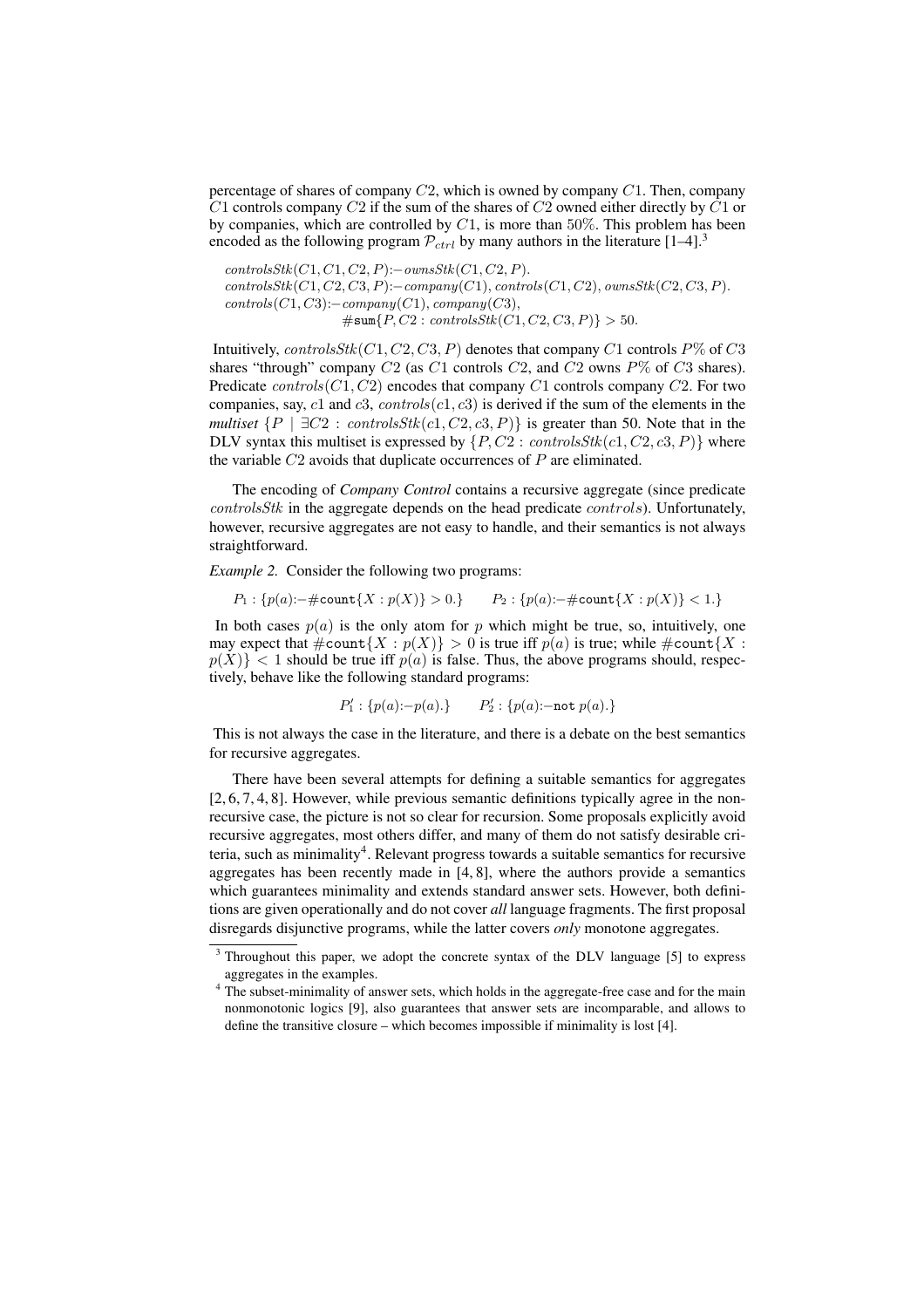In this paper, we make a step forward and provide a fully declarative semantics which works also for disjunctive programs and arbitrary aggregates. The main contributions of the paper are the following:

- **–** We provide a definition of the answer sets semantics for disjunctive programs with arbitrary aggregates (including monotone aggregates, antimonotone aggregates, and aggregates which are neither monotone nor antimonotone). This semantics is fully declarative and is given in the standard way for answer sets, by a generalization of the well-known Gelfond-Lifschitz transformation.
- **–** We study the properties of the proposed semantics, and show the following results:
	- Our answer sets are subset-minimal models, and therefore they are incomparable to each other, which is generally seen as an important property of nonmonotonic semantics [10, 4].
	- For aggregate-free programs, our semantics coincides with the standard answer set semantics.
	- From a semantic viewpoint, monotone aggregate literals correspond to positive standard literals, while antimonotone aggregates correspond to negative standard literals. We provide a rewriting from standard logic programs with negation to positive programs with antimonotone aggregate atoms.
- **–** We carry out an in-depth analysis of the computational complexity of disjunctive programs with aggregates and fragments thereof. As long as the values of aggregates are computable in polynomial time, their addition does not increase the complexity of the full DLP language. However, the complexity of some fragments of DLP is affected by aggregates. Interestingly, monotone aggregates never alter the complexity, while antimonotone aggregates cause a complexity gap in many cases (see Section 4); arbitrary aggregates behave precisely like antimonotone aggregates from the complexity viewpoint in the studied cases.

## **2 The** DLP <sup>A</sup> **Language**

In this section, we provide a formal definition of the syntax and semantics of the  $DLP^{\mathcal{A}}$ language – an extension of Disjunctive Logic Programming (DLP) by set-oriented functions (also called aggregate functions). We assume that the reader is familiar with standard DLP; we refer to atoms, literals, rules, and programs of DLP, as *standard atoms, standard literals, standard rules*, and *standard programs,* respectively. For further background, see [11, 12].

## **2.1 Syntax**

**Set Terms.** A (DLP <sup>A</sup>) *set term* is either a symbolic set or a ground set. A *symbolic set* is a pair  $\{Vars:Conj\}$ , where *Vars* is a list of variables and *Conj* is a conjunction of standard atoms.<sup>5</sup> A *ground set* is a set of pairs of the form  $\langle \overline{t}:Conj \rangle$ , where  $\overline{t}$  is a list of constants and *Conj* is a ground (variable free) conjunction of standard atoms.

<sup>&</sup>lt;sup>5</sup> Intuitively, a symbolic set  $\{X : a(X, Y), p(Y)\}$  stands for the set of X-values making  $a(X, Y), p(Y)$  true, i.e.,  $\{X \mid \exists Y s.t. a(X, Y), p(Y)$  is true.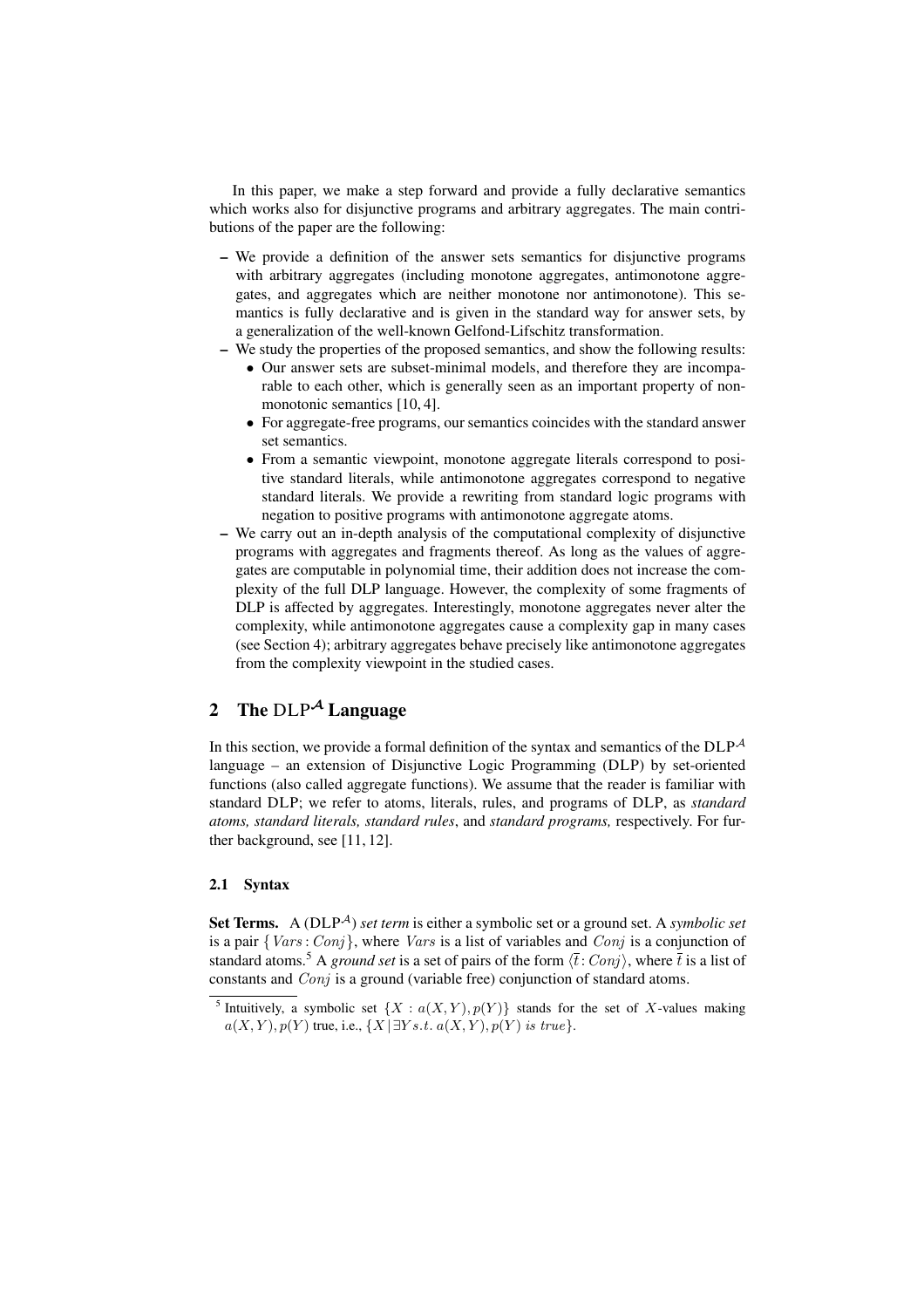**Aggregate Functions.** An *aggregate function* is of the form  $f(S)$ , where S is a set term, and f is an *aggregate function symbol*. Intuitively, an aggregate function can be thought of as a (possibly partial) function mapping multisets<sup>6</sup> of constants to a constant.

*Example* 3. The aggregate functions currently supported by the DLV system are:  $\#min$ (minimal term, undefined for empty set), #max (maximal term, undefined for empty set),  $\#$ count (number of terms),  $\#$ sum (sum of non-negative integers), and  $\#$ times (product of positive integers).

**Aggregate Literals.** An *aggregate atom* is  $f(S) \prec T$ , where  $f(S)$  is an aggregate function,  $\prec \in \{ =, <, \leq, >, \geq \}$  is a predefined comparison operator, and T is a term (variable or constant) referred to as guard.

*Example 4.* The following aggregate atoms in DLV notation, where the latter contains a ground set and could be a ground instance of the former:

> $\#\max\{Z : r(Z), a(Z, V)\} > Y$  $\{\max\{\langle 2 : r(2), a(2, x) \rangle, \langle 2 : r(2), a(2, y) \rangle\} > 1$

An *atom* is either a standard (DLP) atom or an aggregate atom. A *literal* L is an atom A or an atom  $A$  preceded by the default negation symbol not; if  $A$  is an aggregate atom, L is an *aggregate literal*.

 $DLP^{\mathcal{A}}$  **Programs.** A *(DLP<sup>A</sup>) rule r* is a construct

 $a_1 \vee \cdots \vee a_n := b_1, \cdots, b_k$ , not  $b_{k+1}, \cdots$ , not  $b_m$ .

where  $a_1, \dots, a_n$  are standard atoms,  $b_1, \dots, b_m$  are atoms, and  $n \ge 0, m \ge k \ge 0$ ,  $n + m > 0$ . The disjunction  $a_1 \vee \cdots \vee a_n$  is referred to as the *head* of r, while the conjunction  $b_1, ..., b_k$ , not  $b_{k+1}, ...,$  not  $b_m$  is the *body* of r. A *(DLP<sup>A</sup>) program* is a set of  $DLP^{\mathcal{A}}$  rules.

**Syntactic Properties** A *global* variable of a rule r is a variable appearing in a standard atom of r; all other variables are *local* variables.

**Safety.** A rule r is *safe* if the following conditions hold: (i) each global variable of  $r$  appears in a positive standard literal in the body of  $r$ ; (ii) each local variable of r appearing in a symbolic set  $\{Vars: Conj\}$  appears in an atom of  $Conj$ ; (iii) each guard of an aggregate atom of  $r$  is a constant or a global variable. A program  $P$  is safe if all  $r \in \mathcal{P}$  are safe. In the following we assume that  $DLP^{\mathcal{A}}$  programs are safe.

*Example 5.* Consider the following rules with DLV aggregates:

 $p(X)$ :−q(X, Y, V),  $\#max{Z : r(Z), a(Z, V)} > Y$ .  $p(X)$ :−q(X, Y, V), #sum{Z :  $a(Z, S)$ } > Y.  $p(X):-q(X, Y, V), \#min{Z : r(Z), a(Z, V)} > T.$ 

The first rule is safe, while the second is not, since the local variable  $S$  violate condition (ii). The third rule is not safe either, since the guard  $T$  violates condition (iii).

<sup>&</sup>lt;sup>6</sup> Note that aggregate functions are evaluated on the valuation of a (ground) set w.r.t. an interpretation, which is a multiset, cf. Section 2.2.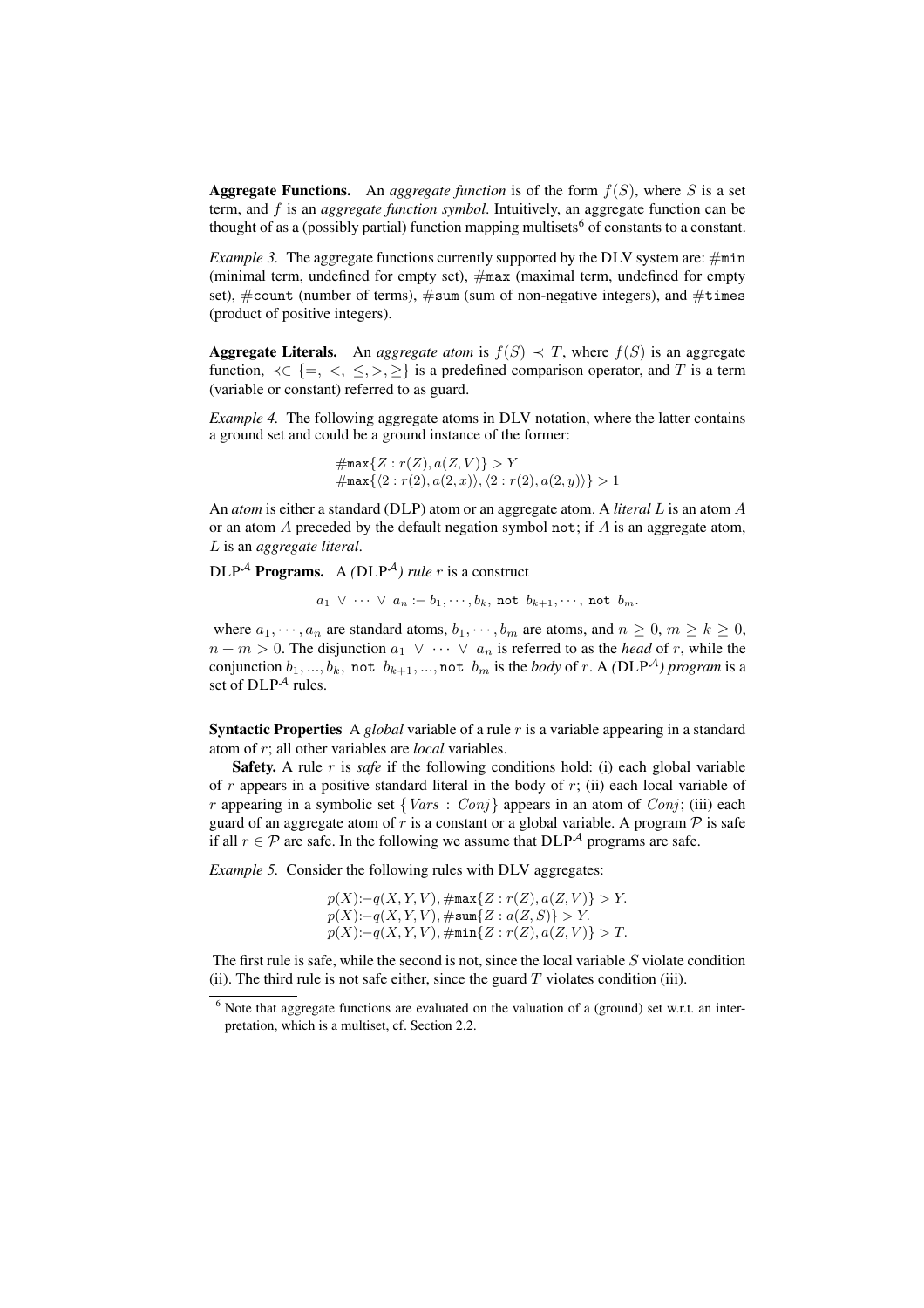**Stratification.** A DLP<sup>A</sup> program  $P$  is *aggregate-stratified* if there exists a function || ||, called *level mapping*, from the set of (standard) predicates of P to ordinals, such that for each pair  $a$  and  $b$  of standard predicates, occurring in the head and body of a rule  $r \in \mathcal{P}$ , respectively: (i) if b appears in an aggregate atom, then  $||b|| < ||a||$ , and (ii) if b occurs in a standard atom, then  $||b|| < ||a||$ .

*Example* 6. Consider the program consisting of a set of facts for predicates a and b, plus the following two rules:

$$
q(X) := p(X), \# \text{count}\{Y : a(Y, X), b(X)\} \le 2. \qquad p(X) := q(X), b(X).
$$

The program is aggregate-stratified, as the level mapping  $||a|| = ||b|| = 1$ ,  $||p|| = 1$  $||q|| = 2$  satisfies the required conditions. If we add the rule  $b(X): -p(X)$ , then no such level-mapping exists and the program becomes aggregate-unstratified.

Intuitively, aggregate-stratification forbids recursion through aggregates. While the semantics of aggregate-stratified programs is more or less agreed upon, different and disagreeing semantics for aggregate-unstratified programs have been defined in the past, cf. [4]. In the following we shall provide a novel characterization which directly extends well-known formulations of semantics for aggregate-free programs.

### **2.2 Semantics**

**Universe and Base.** Given a DLP<sup>A</sup> program  $P$ , let  $U_P$  denote the set of constants appearing in  $P$ , and  $B_P$  the set of standard atoms constructible from the (standard) predicates of P with constants in  $U_{\mathcal{P}}$ . Given a set X, let  $\overline{2}^X$  denote the set of all multisets over elements from  $X$ . Without loss of generality, we assume that aggregate functions map to  $\mathbb{I}$  (the set of integers).

*Example* 7. Let us now describe the domains of the aggregate functions in DLV (where  $\mathbb N$  and  $\mathbb N^+$  denote the set of non-negative integers and positive integers, respectively):  $\#$ count is defined over  $\overline{2}^{U_p}$   $\#$ sum over  $\overline{2}^\mathbb{N},$   $\#$ times over  $\overline{2}^{\mathbb{N}^+,7}$   $\#$ min and  $\#$ max are defined over  $\overline{2}^{\mathbb{N}} - \{\emptyset\}.$ 

**Instantiation.** A *substitution* is a mapping from a set of variables to  $U_{\mathcal{P}}$ . A substitution from the set of global variables of a rule  $r$  (to  $U_p$ ) is a *global substitution for r*; a substitution from the set of local variables of a symbolic set S (to  $U_{\mathcal{P}}$ ) is a *local substitution* for S. Given a symbolic set without global variables  $S = \{Vars : Conj\}$ , the *instantiation of*  $S$  is the following ground set of pairs  $inst(S)$ :

 $\{\langle \gamma(\textit{Vars}) : \gamma(\textit{Conj}) \rangle \mid \gamma \textit{ is a local substitution for } S \}$ .

A *ground instance* of a rule r is obtained in two steps: (1) a global substitution  $\sigma$  for r is first applied over r; (2) every symbolic set S in  $\sigma(r)$  is replaced by its instantiation *inst(S)*. The instantiation  $Ground(P)$  of a program P is the set of all possible instances of the rules of P.

 $#sum$  and  $#times$  applied over an empty set return 0 and 1, respectively.

<sup>&</sup>lt;sup>8</sup> Given a substitution  $\sigma$  and a DLP<sup>A</sup> object *Obj* (rule, set, etc.), we denote by  $\sigma(Obj)$  the object obtained by replacing each variable X in Obj by  $\sigma(X)$ .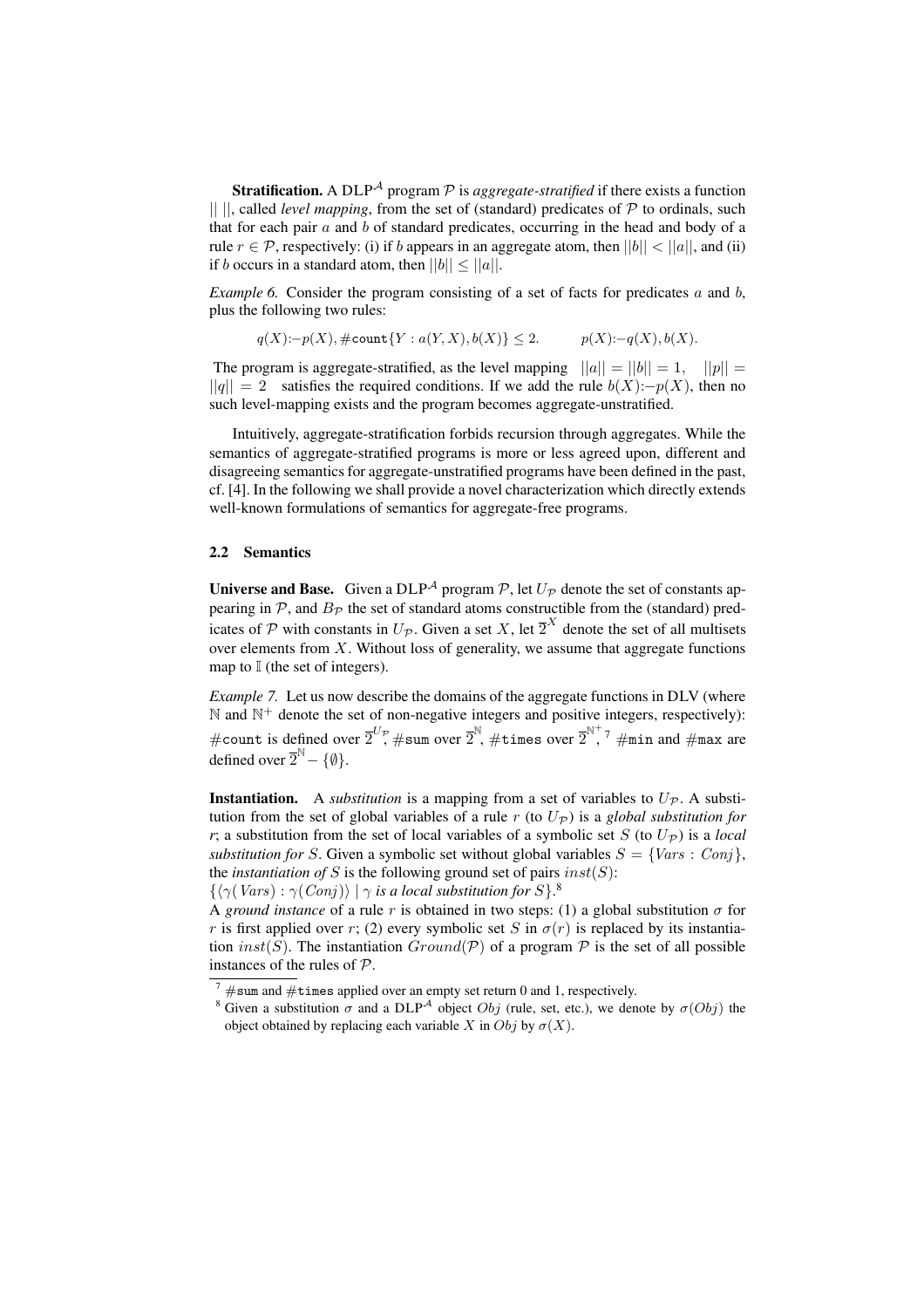*Example* 8. Consider the following program  $P_1$ :

 $q(1) \vee p(2, 2).$   $q(2) \vee p(2, 1).$   $t(X):-q(X), \# \text{sum}\{Y : p(X, Y)\} > 1.$ 

The instantiation  $Ground(\mathcal{P}_1)$  is the following:

$$
q(1) \vee p(2,2). \qquad \qquad t(1):=q(1), \#\text{sum}\{\langle 1:p(1,1)\rangle, \langle 2:p(1,2)\rangle\} > 1.
$$
\n
$$
q(2) \vee p(2,1). \qquad \qquad t(2):=q(2), \#\text{sum}\{\langle 1:p(2,1)\rangle, \langle 2:p(2,2)\rangle\} > 1.
$$

**Interpretation.** An *interpretation* for a  $DLP^{\mathcal{A}}$  program  $\mathcal{P}$  is a set of standard ground atoms  $I \subseteq B_{\mathcal{P}}$ . The truth valuation  $I(A)$ , where A is a standard ground literal or a standard ground conjunction, is defined in the usual way. An interpretation also provides a meaning to (ground) sets, aggregate functions and aggregate literals, namely a multiset, a value, and a truth value, respectively. Let  $f(S)$  be a an aggregate function. The valuation  $I(S)$  of S w.r.t. I is the multiset of the first constant of the elements in S whose conjunction is true w.r.t. I. More precisely, let  $I(S)$  denote the multiset  $[t_1 | (t_1, ..., t_n : Conj) \in S \land Conj$  *is true w.r.t. I* ] The valuation  $I(f(S))$  of an aggregate function  $f(S)$  w.r.t. I is the result of the application of f on  $I(S)$ . If the multiset  $I(S)$  is not in the domain of f,  $I(f(S)) = \bot$  (where  $\bot$  is a fixed symbol not occurring in  $P$ ).

An instantiated aggregate atom  $A = f(S) \prec k$  is *true w.r.t.* I if: (i)  $I(f(S)) \neq \bot$ , and, (ii)  $I(f(S)) \prec k$  holds; otherwise, A is false. An instantiated aggregate literal not  $A =$ not  $f(S) \prec k$  is *true w.r.t.* I if (i)  $I(f(S)) \neq \bot$ , and, (ii)  $I(f(S)) \prec k$  does not hold; otherwise, A is false. A rule r is *satisfied w.r.t.* I if some head atom is true w.r.t. I whenever all body literals are true w.r.t. I.

*Example* 9. Consider the atom  $A = \# \text{sum}\{\langle 1 : p(2, 1) \rangle, \langle 2 : p(2, 2) \rangle\} > 1$  from Example 8. Let S be the ground set in A. For the interpretation  $I = \{q(2), p(2, 2), t(2)\},\$  $I(S) = [2]$ , the application of #sum over [2] yields 2, and A is therefore true w.r.t. I, since  $2 > 1$ . *I* is a model of the program of Example 8.

**Definition 1.** A ground literal  $\ell$  is monotone, if for all interpretations  $I, J$ , such that  $I ⊂ J, \ell$  *is true w.r.t.* I *implies that*  $\ell$  *is true w.r.t.* J. A *ground literal*  $\ell$  *is* antimonotone, *if for* all *interpretations*  $I, J$ *, such that*  $I \subseteq J$ *,*  $\ell$  *is true w.r.t. J implies that*  $\ell$  *is true w.r.t.* I*. A ground literal* ` *is* nonmonotone*, if it is neither monotone nor antimonotone.*

Note that positive standard literals are monotone, whereas negative standard literals are antimonotone. Aggregate literals may be monotone, antimonotone or nonmonotone, regardless whether they are positive or negative.

*Example 10.* All ground instances of the following aggregate literals are monotone

 $\#\text{count}\{Z : r(Z)\} > 1$  not  $\#\text{count}\{Z : r(Z)\} < 1$ 

while the following are antimonotone:

 $\#\text{count}\{Z : r(Z)\} < 1$  not  $\#\text{count}\{Z : r(Z)\} > 1$ 

Nonmonotone literals include the sum over (possibly negative) integers and the average. Also, most monotone or antimonotone functions combined with the equality operator yield nonmonotone literals.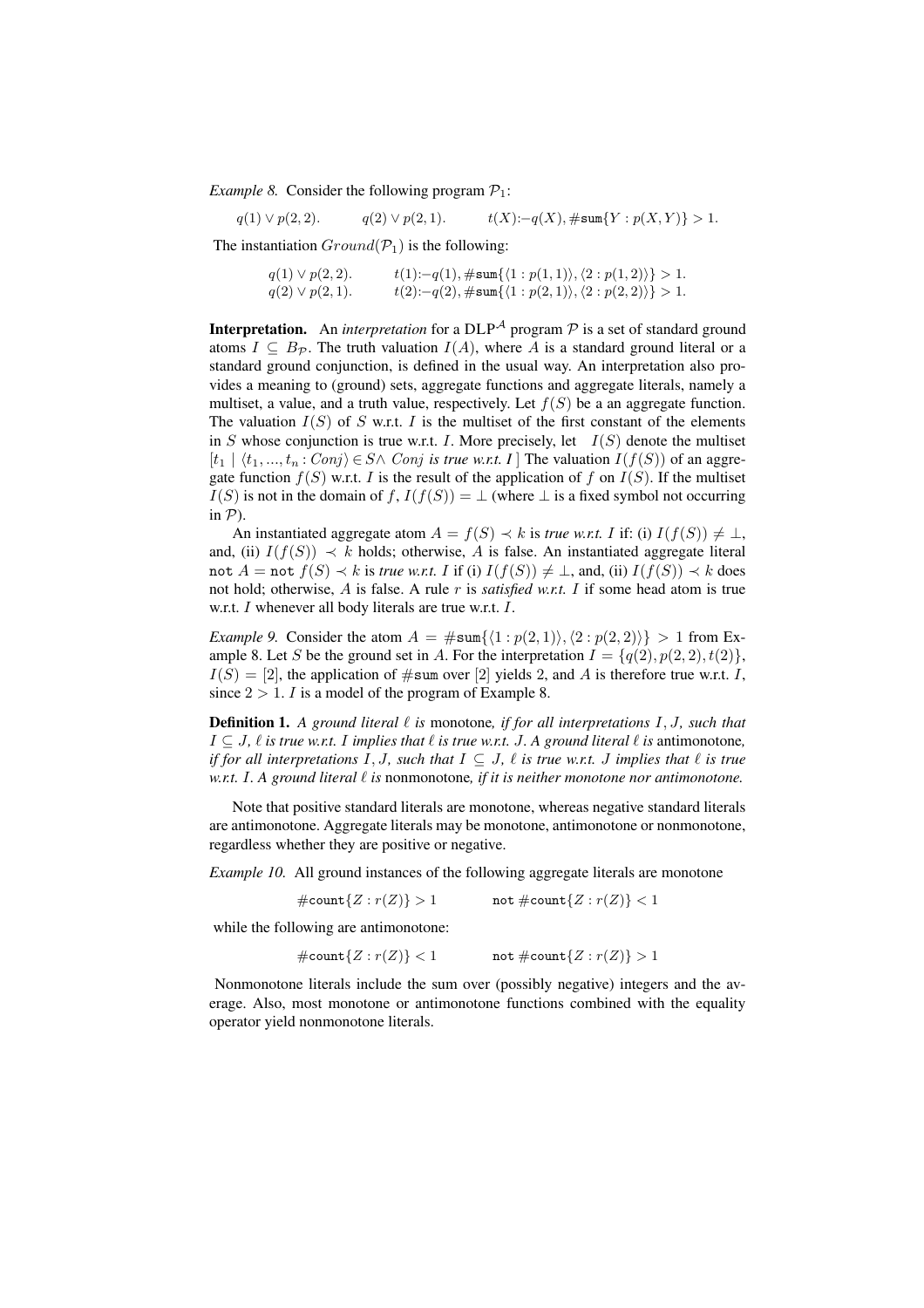#### **2.3 Answer Sets**

We will next define the notion of answer sets for  $DLP^{\mathcal{A}}$  programs. While usually this is done by first defining the notion of answer sets for positive programs (coinciding with the minimal model semantics) and then for negative programs by a stability condition on a reduct, once aggregates have to be considered, the notions of positive and negative literals are in general not clear. If only monotone and antimonotone aggregate atoms were considered, one could simply treat monotone literals like positive literals and antimonotone literals like negative ones, and follow the standard approach, as hinted at in [4]. Since we also consider nonmonotone aggregates, such a categorization is not feasible, and we rely on a definition which always employs a stability condition on a reduct.

The subsequent definitions are directly based on models: An interpretation  $M$  is a model of a DLP<sup>A</sup> program P if all  $r \in Ground(\mathcal{P})$  are satisfied w.r.t. M. An interpretation M is a subset-minimal model of P if no  $I \subset M$  is a model of  $Ground(P)$ .

Next we provide the transformation by which the reduct of a ground program w.r.t. an interpretation is formed. Note that this definition is a generalization of the Gelfond-Lifschitz transformation for DLP programs (see Theorem 3).

**Definition 2.** *Given a ground* DLP <sup>A</sup> *program* P *and an interpretation* I*, let* P <sup>I</sup> *denote the transformed program obtained from* P *by deleting rules in which a body literal is false w.r.t.* I*.*

*Example* 11. Consider Example 2:  $Ground(P_1) = \{p(a): \text{#count} \}{\langle a : p(a) \rangle}$ 0.} and  $Ground(P_2) = {p(a): \text{#count} \{ \langle a : p(a) \rangle \} } < 1.$ }, and interpretation  $I_1 =$  $\{p(a)\}, I_2 = \emptyset$ . Then,  $Ground(P_1)^{I_1} = Ground(P_1)$ ,  $Ground(P_1)^{I_2} = \emptyset$ , and  $Ground(P_2)^{I_1} = \emptyset, Ground(P_2)^{I_2} = Ground(P_2)$  hold.

We are now ready to formulate the stability criterion for answer sets.

**Definition 3 (Answer Sets for** DLP <sup>A</sup> **Programs).** *Given a* DLP <sup>A</sup> *program* P*, an interpretation* A *of* Ground(P) *is an answer set if it is a subset-minimal model of*  $Ground(P)<sup>A</sup>$ .

Note that any answer set A of P is also a model of P because  $Ground(\mathcal{P})^A \subseteq$  $Ground(P)$ , and rules in  $Ground(P) - Ground(P)^{A}$  are satisfied w.r.t. A.

*Example* 12. For the programs of Example 2,  $I_2$  of Example 11 is the only answer set of  $P_1$  (because  $I_1$  is not a minimal model of  $Ground(P_1)^{I_1})$ , while  $P_2$  admits no answer set  $(I_1$  is not a minimal model of  $Ground(P_2)^{I_1}$ , and  $I_2$  is not a model of  $Ground(P_2) = Ground(P_2)^{I_2}.$ 

For Example 1 and the following input facts

 $company(a)$ .  $company(b)$ .  $company(c)$ .  $ownsStk(a, b, 40)$ .  $ownsStk(c, b, 20)$ .  $ownsStk(a, c, 40)$ .  $ownsStk(b, c, 20)$ .

only the set  $A = \{controlsStk(a, a, b, 40), controlsStk(a, a, c, 40), controlsStk(b, b, c, 20),\}$  $controlsStk(c, c, b, 20)$  (omitting facts) is an answer set, which means that no company controls another company. Note that  $A_1 = A \cup \{controls(a, b), controls(a, c),$  $controlsStk(a, b, c, 20), controlsStk(a, c, b, 20)$  is not an answer set, which is reasonable, since there is no basis for the truth of literals in  $A_1 - A$ .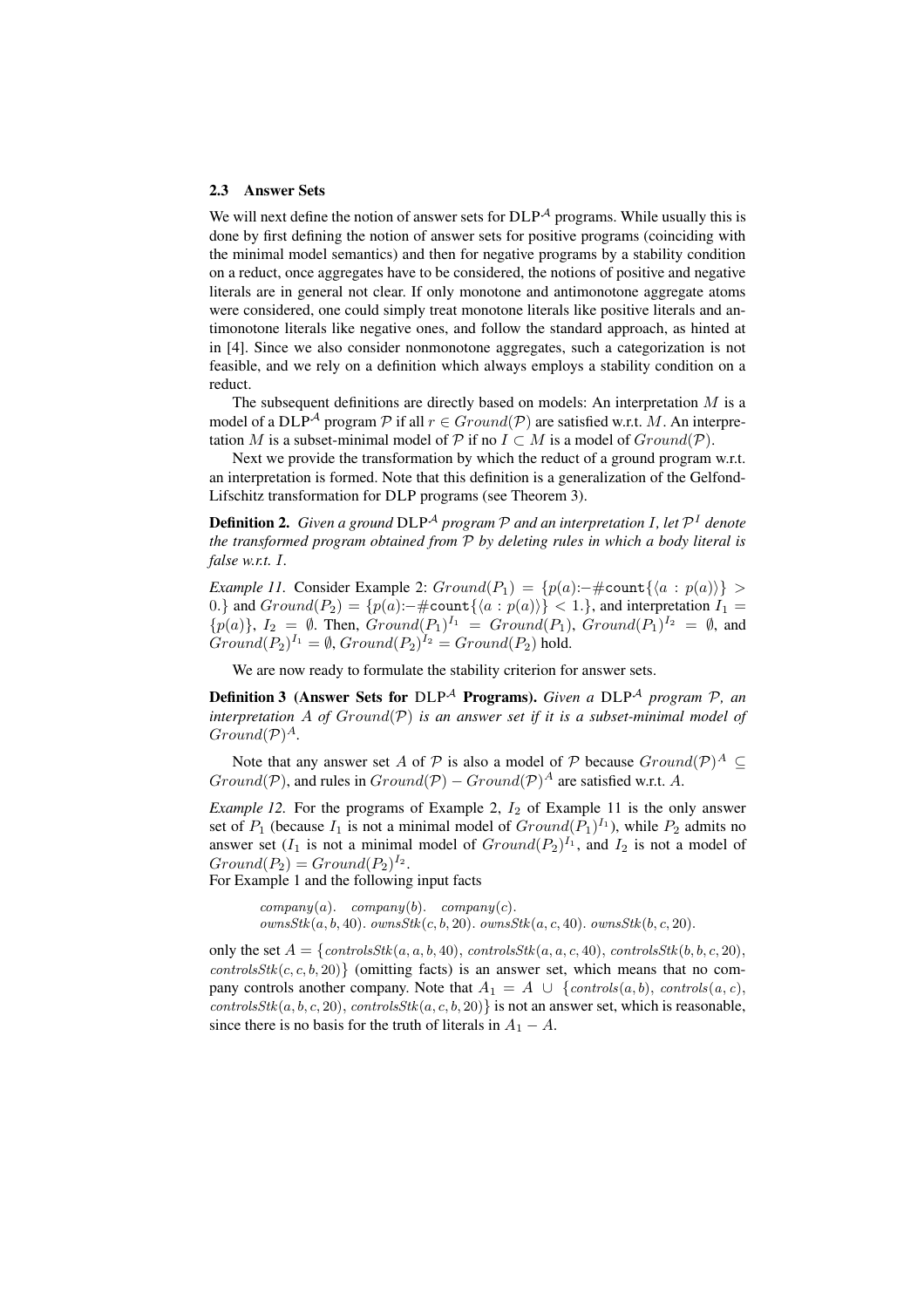This definition is a generalization and simplification of the definitions given in [13, 10]. In particular, different to [10], we define answer sets directly on top of the notion of models of  $DLP^{\mathcal{A}}$  programs, rather than transforming them to a positive program.

## **3 Semantic Properties**

A generally desirable and important property of nonmonotonic semantics is minimality [10, 4], in particular a semantics should refine the notion of minimal models. We now show that our semantics has this property.

**Theorem 1.** *Answer Sets of a* DLP <sup>A</sup> *program* P *are subset-minimal models of* P*.*

*Proof.* Our proof is by contradiction: Assume that  $I_1$  is a model of  $P$ ,  $I_2$  is an answer set of P and that  $I_1 \subset I_2$ .<sup>9</sup> Since  $I_2$  is an answer set of P, it is a subset-minimal model of  $Ground(\mathcal{P})^{I_2}$  by Definition 3. Therefore,  $I_1$  is not a model of  $Ground(\mathcal{P})^{I_2}$ (otherwise,  $I_2$  would not be a subset-minimal model of  $Ground(\mathcal{P})^{I_2}$ ). Thus, some rule  $r \in Ground(\mathcal{P})^{I_2}$  is not satisfied w.r.t.  $I_1$ . Since  $Ground(\mathcal{P})^{I_2} \subseteq Ground(\mathcal{P})$ , r is also in  $Ground(P)$  and therefore  $I_1$  cannot be a model of  $P$ , contradicting the assumption.

**Corollary 1.** *Answer sets of a* DLP <sup>A</sup> *program* P *are incomparable (w.r.t. set inclusion) among each other.*

Theorem 1 can be refined for  $DLP^{\mathcal{A}}$  programs containing only monotone literals.

**Theorem 2.** *The answer sets of a* DLP <sup>A</sup> *program* P*, where* P *contains only monotone literals, are precisely the minimal models of* P*.*

*Proof.* Let  $P$  be a DLP<sup>A</sup> program containing only monotone literals, and I be a minimal model of P. Clearly, I is also a model of  $\mathcal{P}^I$ . We again proceed by contradiction and show that no  $J \subset I$  is a model of  $\mathcal{P}^I$ : Assume that such a model J of  $\mathcal P$  exists and satisfies all rules in  $Ground(P)^{I}$ . All rules in  $Ground(P) - Ground(P)^{I}$  are satisfied by I because their body is false w.r.t. I. But since  $P$  contains only monotone literals, each false literal in I is also false in  $J \subset I$ , and hence J also satisfies all rules in  $Ground(\mathcal{P}) - Ground(\mathcal{P})^I$  and would therefore be a model of  $\mathcal{P}$ , contradicting the assumption that  $I$  is a minimal model. Together with Theorem 1, the result follows.

Clearly, a very desirable feature of a semantics for an extended language is that it properly extends agreed-upon semantics of the base language, so that the semantics are equal on the base language. Therefore we next show that for DLP programs, our semantics coincides with the standard answer set semantics. Note that not all semantics which have been proposed for programs with aggregates meet this requirement, cf. [4].

**Theorem 3.** *Given a* DLP *program* P*, an interpretation* I *is an answer set of* P *according to Definition 3 iff it is an answer set of* P *according to the standard definition via the classic Gelfond-Lifschitz transformation [11].*

<sup>9</sup> Throughout the paper, ⊂ denotes *strict* set inclusion.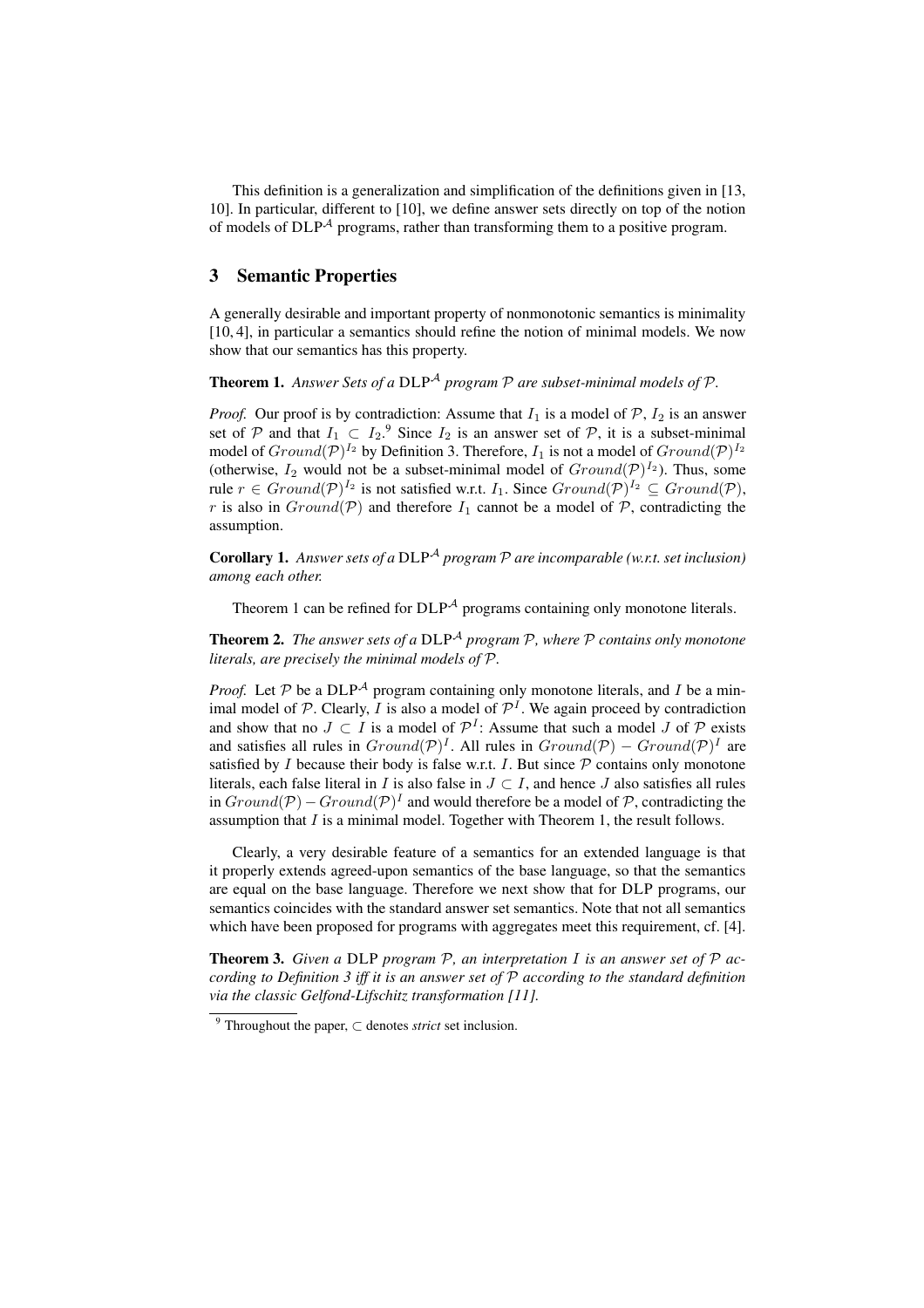*Proof.*  $(\Rightarrow)$ : Assume that I is an answer set w.r.t. Definition 3, i.e. I is a minimal model of  $Ground(P)^{I}$ . Let us denote the standard Gelfond-Lifschitz transformed program by  $GL(Ground(\mathcal{P}), I)$ . For each  $r \in Ground(\mathcal{P})^I$  some  $r' \in GL(Ground(\mathcal{P}), I)$  exists, which is obtained from r by removing all negative literals. Since  $r \in Ground(\mathcal{P})^I$ , all negative literals of r are true in I, and also in all  $J \subseteq I$ . For rules of which an  $r'' \in GL(Ground(\mathcal{P}), I)$  exists but no corresponding rule in  $Ground(\mathcal{P})^I$ , some positive body literal of  $r''$  is false w.r.t. I (hence  $r''$  is not included in  $Ground(\mathcal{P})^I$ ), and also false w.r.t. all  $J \subseteq I$ . Therefore (i) I is a model of  $GL(Ground(\mathcal{P}), I)$  and (ii) no  $J \subset I$  is a model of  $GL(Ground(\mathcal{P}), I)$ , as it would also be a model of  $Ground(\mathcal{P})^I$ and I thus would not be a minimal model of  $Ground(\mathcal{P})^I$ . Hence I is a minimal model of  $GL(Ground(\mathcal{P}), I)$  whenever it is a minimal model of  $Ground(\mathcal{P})^I$ .  $(\Leftarrow)$ : Now assume that I is a standard answer set of P, that is, I is a minimal model of  $GL(Ground(\mathcal{P}), I)$ . By similar reasoning as in  $(\Rightarrow)$  a rule  $r \in GL(Ground(\mathcal{P}), I)$ with true body w.r.t. I has a corresponding rule  $r' \in Ground(\mathcal{P})^I$  which contains the negative body of the original rule  $r^{\circ} \in Ground(\mathcal{P})$ , which is true w.r.t. all  $J \subseteq I$ . Any rule  $r'' \in GL(Ground(\mathcal{P}), I)$  with false body w.r.t. I is not contained in  $Ground(\mathcal{P})^I$ , but it is satisfied in each  $J \subseteq I$ . Therefore (i) I is a model of  $Ground(P)^{I}$  and (ii) no  $J \subset I$  is a model of  $Ground(\mathcal{P})^I$  (otherwise J would also be a model of  $GL(Ground(\mathcal{P}), I))$ . As a consequence, I is a minimal model of  $Ground(\mathcal{P})^I$  when-

## **4 Computational Complexity**

ever it is a minimal model of  $GL(Ground(\mathcal{P}), I)$ .

#### **4.1 Complexity Framework**

We analyze the complexity of DLP <sup>A</sup> on **Cautious Reasoning**, a main reasoning task in nonmonotonic formalisms, amounting to the following decisional problem: Given a DLP<sup>A</sup> program  $P$  and a standard ground atom A, is A true in all answer sets of  $P$ ?

We consider propositional (i.e., variable-free)  $DLP^{\mathcal{A}}$  programs, and polynomialtime computable aggregate functions (note that all sample aggregate functions appearing in this paper fall into this class).

#### **4.2 Overview of Complexity Results**

Table 1 summarizes the complexity results derived in the next sections. The rows specify the allowance of negation (not); the columns specify the allowance of aggregates, namely:  $M_s$  = stratified monotone aggregates,  $M$  = full (possibly recursive) monotone aggregates,  $A_s$  = stratified antimonotone aggregates,  $A$  = full antimonotone aggregates,  $N<sub>s</sub>$  = stratified nonmonotone aggregates, and  $N$  = full nonmonotone aggregates.

The good news is that the addition of aggregates does not increase the complexity of disjunctive logic programming. Cautious reasoning on the full DLP <sup>A</sup> language, including all considered types of aggregates (monotone, antimonotone, and nonmonotone) even unstratified, remains  $\Pi_2^P$ -complete, as for standard DLP.

The most "benign" aggregates, from the complexity viewpoint, are the monotone ones, whose addition does never cause any complexity increase, even for negation-free programs, and even for unstratified monotone aggregates.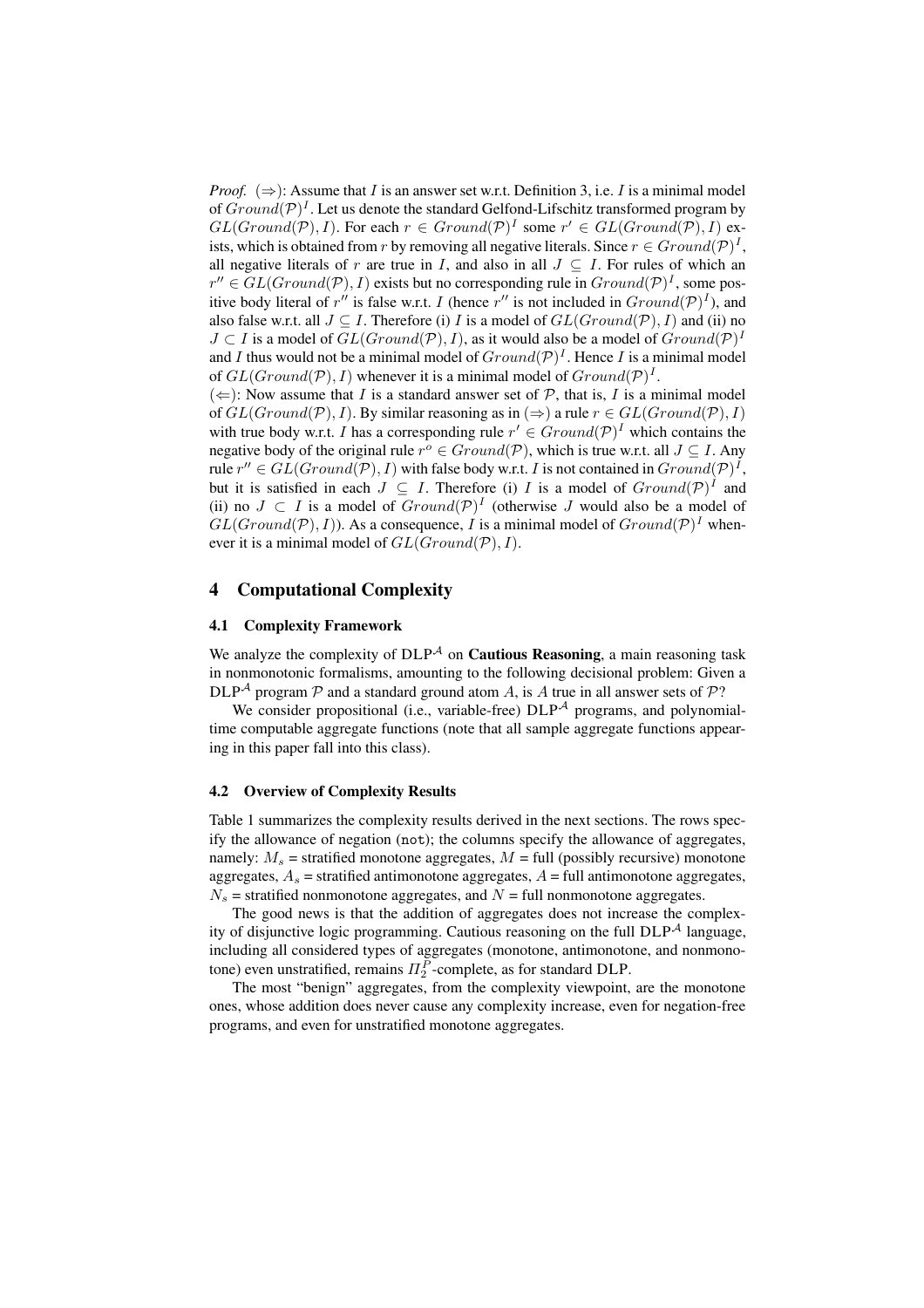**Table 1.** The Complexity of Cautious Reasoning on Disjunctive Programs with Aggregates

|                                                                                                                        |  |  | ${M_s}$ ${M}$ ${A_s}$ ${N_s}$ ${M_s, A_s, N_s}$ ${A}$ ${N}$ ${M, A, N}$ |           |                                  |                        |
|------------------------------------------------------------------------------------------------------------------------|--|--|-------------------------------------------------------------------------|-----------|----------------------------------|------------------------|
| negation-free co-NP co-NP co-NP $\Pi_2^P$ $\Pi_2^P$<br>with negation $\Pi_2^P$ $\Pi_2^P$ $\Pi_2^P$ $\Pi_2^P$ $\Pi_2^P$ |  |  | $\Pi_2^F$<br>$\Pi^P_2$                                                  | $\Pi_2^P$ | $\Pi_2^P$ $\Pi_2^P$<br>$\Pi_2^P$ | $\Pi_2^F$<br>$\Pi^P_2$ |

On negation-free programs, the addition of either antimonotone or nonmonotone aggregates increases the complexity, jumping from co-NP to  $\Pi_2^P$ . In all other cases, the complexity remains the same as for standard programs.

#### **4.3 Proofs of Hardness Results**

An important observation is that negation can be rewritten to an antimonotone aggregate. It is therefore possible to turn aggregate-free programs with negation into corresponding positive programs with aggregates.

**Definition 4.** *Given an (aggregate-free)* DLP *program* P*, let* Γ(P) *be the* DLP <sup>A</sup> *program, which is obtained by replacing each negative literal not a in*  $\mathcal{P}$  *by*  $\#\text{count}\{\langle \epsilon :$  $|a\rangle$ } < 1, where  $\epsilon$  *is an arbitrary constant.* 

**Theorem 4.** *Each aggregate-free* DLP *program* P *can be transformed into an equivalent positive* DLP <sup>A</sup> *program* Γ(P) *with aggregate literals (all of which are antimonotone*). If P is stratified w.r.t. negation, then  $\Gamma(\mathcal{P})$  is aggregate-stratified (i.e., all aggre*gates in* Γ(P) *are nonrecursive).*

*Proof.* Note that for any interpretation I, not a is true w.r.t. I iff  $\#\text{count}\{\langle \epsilon : a \rangle\} < 1$ is true w.r.t. I, and that  $\#\text{count}\{\langle \epsilon : a \rangle\} < 1$  is an antimonotone aggregate literal. By virtue of Theorem 3, our answer sets semantics (as in Definition 3) is equivalent to the standard answer set semantics. Thus, since the valuation of literals is equal in  $P$  and  $\Gamma(\mathcal{P})$ , both programs have the same answer sets.

Since aggregates take the place of negative literals, if the latter are nonrecursive in P (i.e., P is stratified w.r.t. negation), the former are nonrecursive as well (i.e.,  $\Gamma(\mathcal{P})$  is aggregate-stratified).

**Theorem 5.** Let  $P$  be a DLP program. Then (i)  $\Gamma(P)$  has the same size (i.e., number *of rules and literals) as* P*, and (ii)* Γ(P) *is LOGSPACE computable from* P*.*

*Proof.* The  $\Gamma(\mathcal{P})$  transformation replaces each negative literal by an aggregate atom; and it does not add any further literal to the program. Therefore it does not increase the program size. It is easy to see that  $\Gamma(\mathcal{P})$  can be computed by a LOGSPACE Turing Machine. Indeed,  $\Gamma(\mathcal{P})$  can be generated by dealing with one rule of  $\mathcal P$  at a time, without storing any intermediate data apart from a fixed number of indices.

Finally, we state the relation between antimonotone and nonmonotone literals.

**Theorem 6.** *Each* DLP <sup>A</sup> *program, whose aggregates are all antimonotone, can be transformed into an equivalent program, whose aggregates are all nonmonotone.*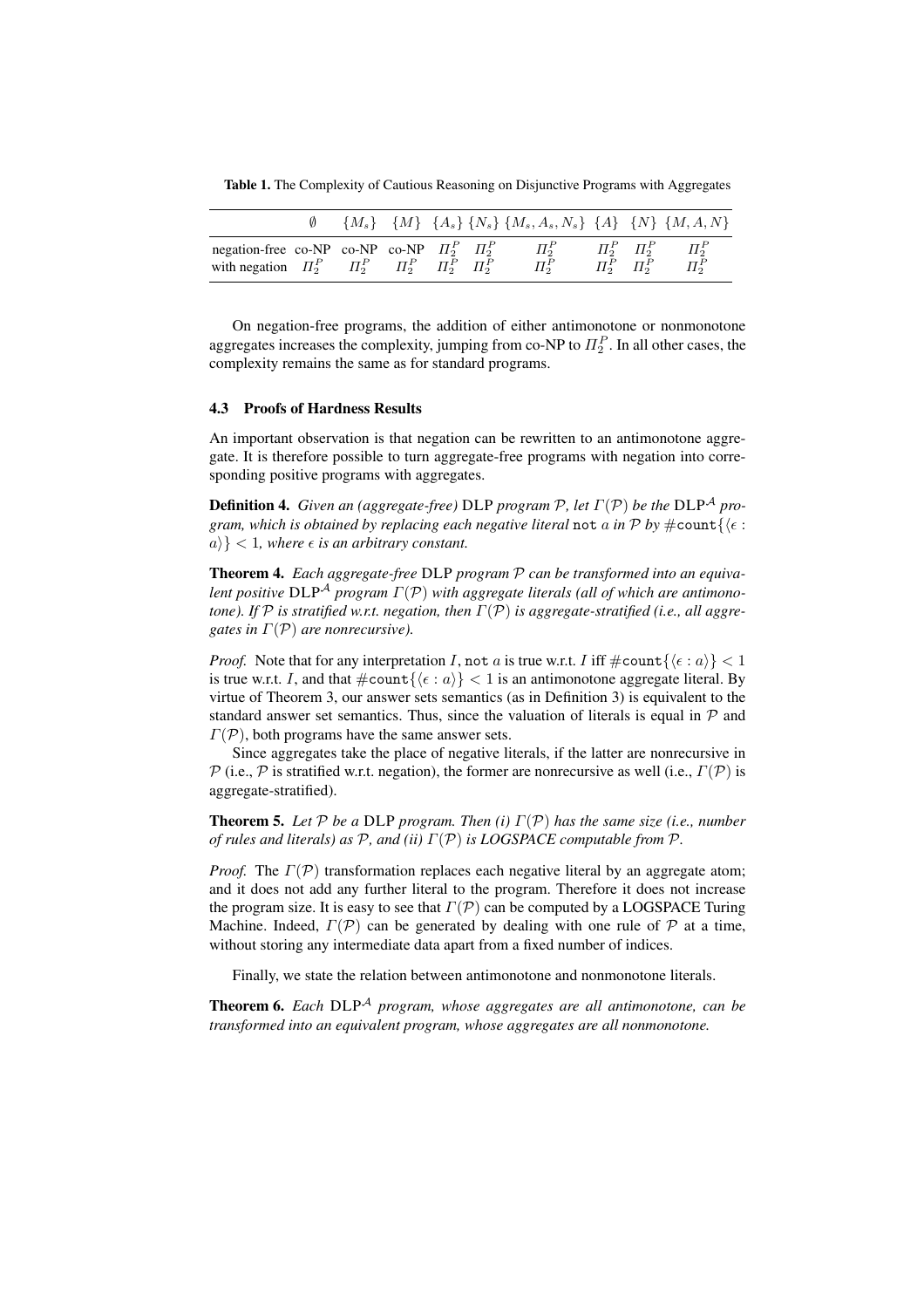*Proof.* W.l.o.g. we will consider a ground program  $P$ . We transform each antimonotone aggregate literal l containing the aggregate atom  $f(S) \prec k$  to l' containing  $f^l(S') \prec k$ . We introduce three fresh constants  $\tau$ ,  $\epsilon$ , and  $\nu$  and a new predicate symbol  $\Pi$ . Let  $f^l$ be undefined for the multisets  $[\tau]$  and  $[\tau, \epsilon, \nu]$  and return a value making l true for  $[\tau, \epsilon]$ (such a value does always exist); otherwise  $f^{\dagger}$  is equal to f. Furthermore, S' is obtained by adding  $\langle \tau : \Pi(\tau) \rangle$ ,  $\langle \epsilon : \Pi(\epsilon) \rangle$ , and  $\langle \nu : \Pi(\nu) \rangle$  to the ground set S. The transformed program  $\mathcal{P}'$  contains only nonmonotone aggregates and is equivalent to  $\mathcal{P}$ .

**Theorem 7.** *Each field of Table 1 states the proper hardness of the corresponding fragment of* DLP A*.*

*Proof.* The hardness results for all fields in the second row of Table 1 stem from the  $\Pi_2^P$ -hardness of disjunctive programs with negation [14].<sup>10</sup> The same result, together with Theorems 4 and 5, entails  $\Pi_2^P$ -hardness of all the DLP<sup>A</sup> fragments admitting antimonotone aggregates.  $\Pi_2^P$ -hardness of all the DLP<sup>A</sup> fragments with nonmonotone aggregates then follows from Theorem 6. Finally, the results in the first three entries in the first row stem from the co-NP-hardness of positive disjunctive programs [14].

#### **4.4 Proofs of Membership Results**

In the membership proofs, we will implicitly use the following lemma:

**Lemma 1.** *Given an interpretation* I *for a* DLP <sup>A</sup> *program* P*, the truth valuation of an aggregate atom* L *is computable in polynomial time.*

*Proof.* Let  $L = f(T) \prec k$ . To determine the truth valuation of L, we have to: (i) compute the valuation  $I(T)$  of the ground set T w.r.t. I, (ii) apply the aggregate function f on  $I(T)$ , and (iii) compare the result of  $f(I(T))$  with k w.r.t.  $\prec$ .

Computing the valuation of a ground set  $T$  only requires scanning each element  $\langle t_1, ..., t_n : Con \rangle$  of T, adding  $t_1$  to the result multiset if Conj is true w.r.t. I. This is evidently polynomial, as is the application of the aggregate function on  $I(T)$  in our framework (see Section 4.1). The comparison with  $k$ , finally, is straightforward.

**Lemma 2.** *Let* P *be a negation-free* DLP <sup>A</sup> *program, whose aggregates are all monotone. A standard ground atom* A *is not a cautious consequence of* P*, if and only if there exists a model* M *of* P *which does not contain* A*.* 11

*Proof.* Observe first that, since  $P$  does not contain negation and only monotone aggregate literals, each literal appearing in  $\mathcal P$  is monotone.

 $(\Leftarrow)$ : The existence of a model M of P not containing A, implies the existence of a minimal model M' of P (with  $M' \subseteq M$ ) not containing A. By virtue of Theorem 2,  $M'$  is an answer set of  $P$ . Therefore,  $A$  is not a cautious consequence of  $P$ .

 $(\Rightarrow)$ : Since A is not a cautious consequence of P, by definition of cautious reasoning, there exists an answer set  $M$  of  $P$  which does not contain  $A$ . By definition of answer sets,  $M$  is also a model of  $P$ , as remarked after Definition 3.

<sup>&</sup>lt;sup>10</sup> Recall that even for stratified negation cautious reasoning on disjunctive programs is  $\Pi_2^P$ -hard.

<sup>&</sup>lt;sup>11</sup> Note that M can be *any* model, possibly non-minimal, of P.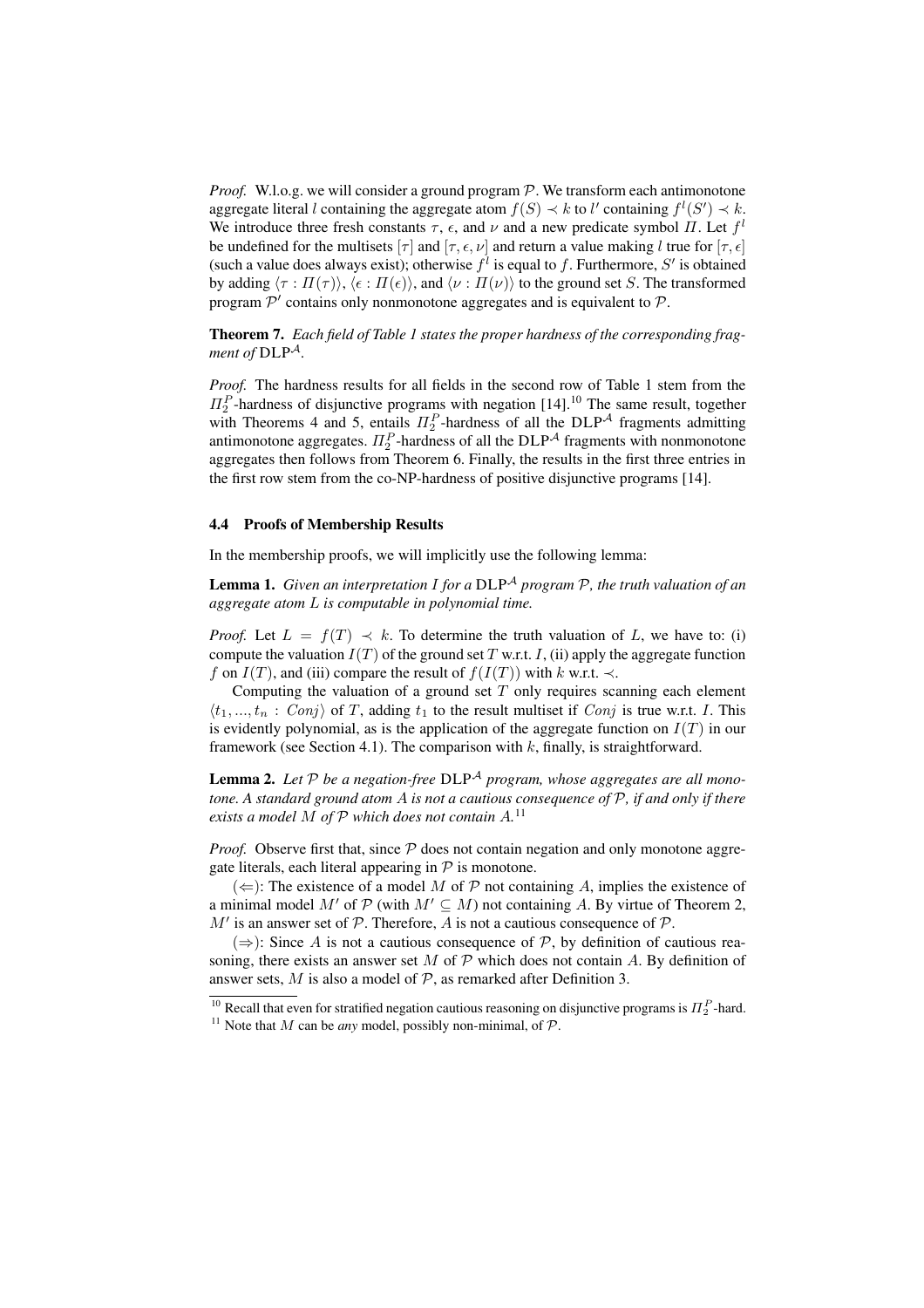**Theorem 8.** *Cautious reasoning over negation-free disjunctive programs, whose aggregates are all monotone, is in co-NP.*

*Proof.* By Lemma 2 we can check whether a ground atom A *is not* a cautious consequence of a program  $P$  as follows: (i) Guess an interpretation M of  $P$ , (ii) check that M is a model and  $a \notin M$ . The check is clearly polynomial-time computable, and the problem is therefore in co-NP.

**Lemma 3.** *Checking whether an interpretation* M *is an answer set of an arbitrary* DLP <sup>A</sup> *program* P *is in co-NP.*

*Proof.* To prove that M is not an answer set of P, we guess an interpretation  $M'$  of P, and check that (at least) one of the following conditions hold: (i)  $M'$  is a model of  $\mathcal{P}^M$ , and  $M' \subset M$ , or (ii) M is not a model of  $\mathcal{P}^M$ . The checking of both conditions above is clearly in polynomial time, and the problem is therefore in co-NP.

**Theorem 9.** *Cautious reasoning over arbitrary*  $DLP^{\mathcal{A}}$  *programs is in*  $\Pi_2^P$ *.* 

*Proof.* We verify that a ground atom  $A$  is not a cautious consequence of a  $DLP^{\mathcal{A}}$  program P as follows: Guess an interpretation  $M \subseteq B_{\mathcal{P}}$  and check that (1) M is an answer set for  $P$ , and (2) A is not true w.r.t. M. Task (2) is clearly polynomial, while (1) is in co-NP by virtue of Lemma 3. The problem therefore lies in  $\Pi_2^P$ .

## **5 Related Work and Conclusions**

There have been considerable efforts to define semantics for logic programs with recursive aggregates, but most works do not consider disjunctive programs or do not cover all kinds of aggregates. In [4] a partial stable semantics for non-disjunctive programs with aggregates has been defined, for which the "standard" total stable semantics is a special case, while in [8] a stable semantics for disjunctive programs with has been given; but only monotone aggregates are considered. These semantics guarantee the same benign properties as ours, namely minimality and coincidence with answer sets in the aggregate-free case. On the respective language fragment, [4] intuitively coincides with our semantics (but a formal demonstration is still to be done). For [8] there is a slight difference when an aggregate function in a negative literal is undefined. E.g., the program {cheap :- not  $\#\max\{X : salary(X)\} > 1000$ } without facts for salary would yield the answer set  ${cheap}$  w.r.t. [8], while our semantics admits only  $\emptyset$ .

A thorough discussion of pros and cons for the various approaches for recursive aggregates has been given in [4, 15], so we will only briefly compare our approach with previous ones on typical examples.

The approaches of [2, 6, 7] basically all admit non-minimal answer sets. In particular, program  $P_1$  of Example 2 would have  $\emptyset$  and  $\{p(a)\}\$ as answer sets. As shown in Example 12 (also by Theorem 1), the semantics proposed in this paper only admits ∅.

The approach of [13] is defined on non-disjunctive programs with particular kinds of aggregates (called cardinality and weight constraints), which basically correspond to programs with *count* and *sum* functions. As shown in [4] and [16], in presence of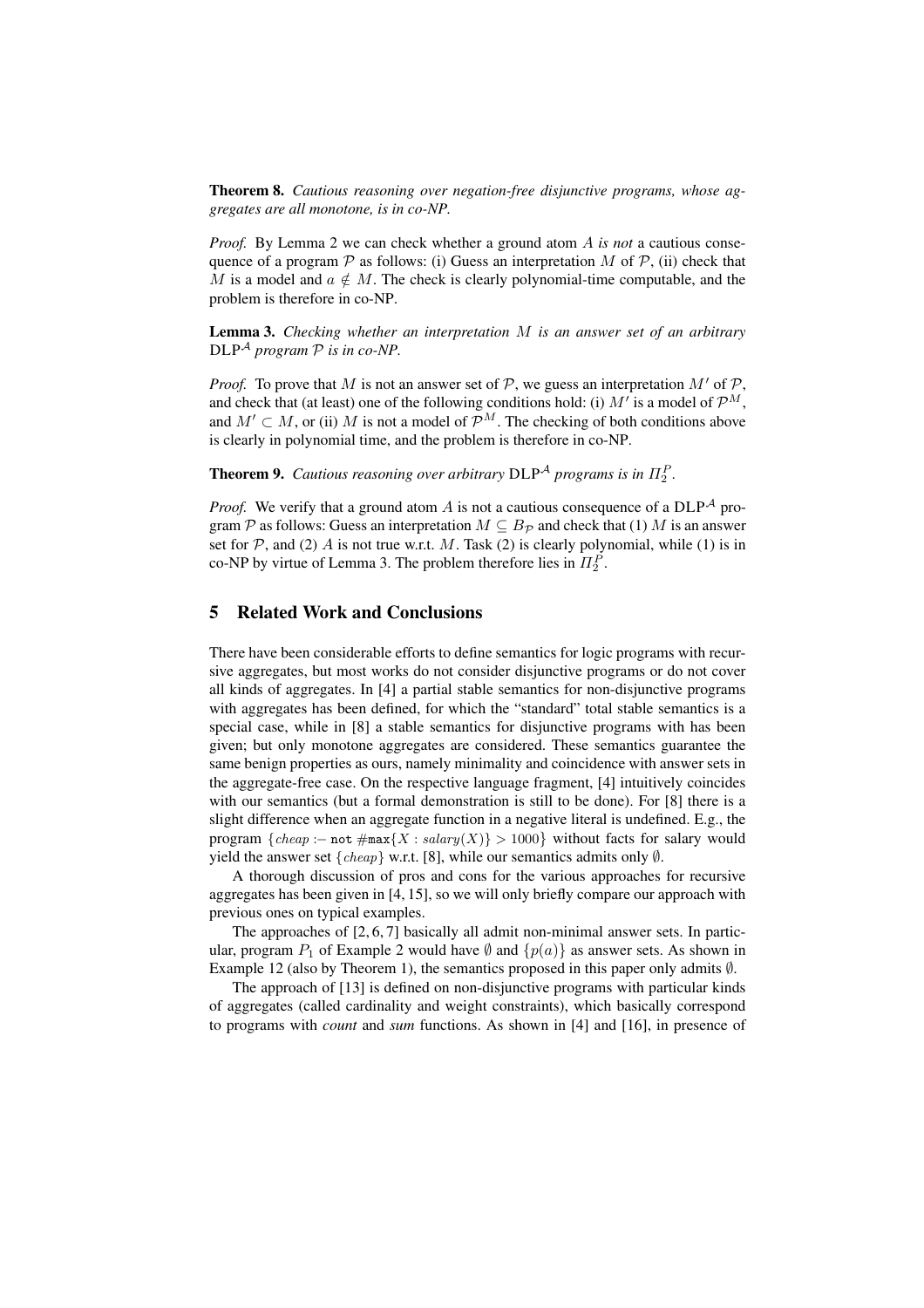negative weights or negative literals inside aggregates<sup>12</sup>, the semantics in [13] can lead to unintuitive results. For example, the program  $\{a:-\#\text{sum}\{\langle-1 : a \rangle\} \leq -1.\}$  should intuitively have only  $\emptyset$  as an answer set, as  $\{a\}$  would not be minimal and the truth of a is not founded. However, according to [13], both  $\emptyset$  and  $\{a\}$  are answer sets. Our semantics only allows for  $\emptyset$  as an answer set, according to the intuition. An extension to the approach of [13] has been presented in [10], which allows for arbitrary aggregates in non-disjunctive programs.

Finally, the work in [17] deals with the more abstract concept of generalized quantifiers, and the semantics therein shares several properties with ours.

Concluding, we proposed a declarative semantics for disjunctive programs with arbitrary aggregates. We demonstrated that our semantics is endowed with desirable properties. Importantly, we proved that aggregate literals do not increase the computational complexity of disjunctive programs in our approach. Future work concerns the design of efficient algorithms for the implementation of our proposal in the DLV system. Upon completion of this paper, we have learned that yet another semantics has been independently proposed in [15]; studying the relationship to it is also a subject for future work.

## **Acknowledgements**

We would like to thank the anonymous reviewers and Michael Gelfond and Vladimir Lifschitz for their useful comments.

## **References**

- 1. Mumick, I.S., Pirahesh, H., Ramakrishnan, R.: The magic of duplicates and aggregates. In: VLDB'90 (1990) 264–277
- 2. Kemp, D.B., Stuckey, P.J.: Semantics of Logic Programs with Aggregates. In: ISLP'91, MIT Press (1991) 387–401
- 3. Ross, K.A., Sagiv, Y.: Monotonic Aggregation in Deductive Databases. JCSS **54** (1997) 79–97
- 4. Pelov, N., Denecker, M., Bruynooghe, M.: Partial stable models for logic programs with aggregates. In: LPNMR-7. LNCS 2923
- 5. Dell'Armi, T., Faber, W., Ielpa, G., Leone, N., Pfeifer, G.: Aggregate Functions in Disjunctive Logic Programming: Semantics, Complexity, and Implementation in DLV. In: IJCAI 2003, Acapulco, Mexico,(2003) 847–852
- 6. Gelfond, M.: Representing Knowledge in A-Prolog. In: Computational Logic. Logic Programming and Beyond. LNCS 2408 (2002) 413–451
- 7. Dell'Armi, T., Faber, W., Ielpa, G., Leone, N., Pfeifer, G.: Aggregate Functions in DLV. In: ASP'03, Messina, Italy (2003) 274–288 Online at http://CEUR-WS.org/Vol-78/.
- 8. Pelov, N., Truszczyński, M.: Semantics of disjunctive programs with monotone aggregates an operator-based approach. In: NMR 2004. (2004) 327–334
- 9. Marek, V.W., Remmel, J.B.: On Logic Programs with Cardinality Constraints. In: NMR'2002 (2002) 219–228

<sup>&</sup>lt;sup>12</sup> Note that while negative literals inside aggregates are forbidden, negative integers are allowed and correctly dealt with in our framework.